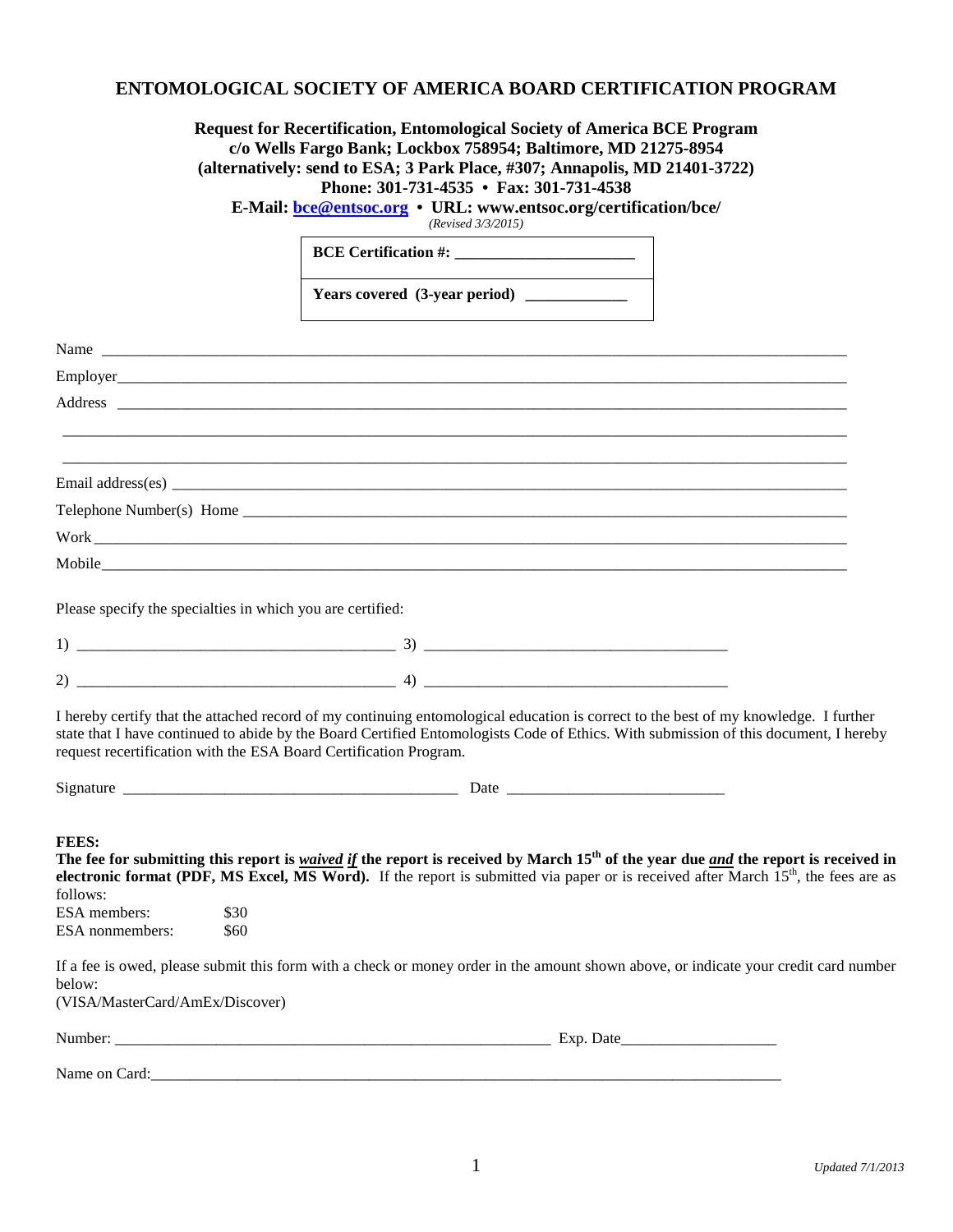# **Professional Maintenance and Certification Program**

Board Certified Entomologists are required to provide a record of CEUs to prove currency in the field every three years for revalidation of certification. The Professional Maintenance and Certification (PM&C) program is based on two categories of activities: (1) category A, continuing education and (2) category B, professional participation. An individual is required to accumulate 120 continuing education units with a minimum of 72 CEUs in category A and the remaining 48 CEUs in either category A or B.

- 1) Please read this PM&C booklet carefully before you begin to complete the form. A summary of the activities and number of CEUs that you may claim credit for is provided in Table 1 on page 4. Pages 5 through 17 of this booklet provide tables for each category in which to record the details of your continuing education activities. Please record the day, month, year you participated in activity, activity title, contact or credit hours, and number of continuing education credits in the appropriate columns.
- 2) **Do not submit substantiating documentation at this time**; however, if your record of continuing education units is randomly selected for audit you may be required to provide documentation.
- 3) A computer-generated record of your CEUs may be submitted in place of the PM&C forms, providing the CEUs are listed by category with the required information.
- 4) Check to make sure the booklet has been completed and that all personal information is included on page 1. If you use additional sheets or a computer-generated form, be sure your certification number is on every page.
- 5) Keep a copy of the completed forms for your files.
- 6) Complete the reporting booklet and submit with your revalidation fee to the address below. Please note that you are STRONGLY ENCOURAGED to submit the form electronically rather than in paper format:

Entomological Society of America Professional Maintenance and Certification Board 3 Park Place, Suite #307 Annapolis, MD 21401-3722  $(301)$  731-4538 – fax bce@entsoc.org

Your request for revalidation will not be considered for approval unless it is complete and is accompanied by the required fee.

7) Persons whose certification numbers are randomly selected for audit will be notified.

If you have any questions about Professional Maintenance and Certification program or if you need assistance completing any aspect of the PM&C forms, contact the Entomological Society of America, at the above address, or call (301) 731-4535, x3012 between 8:30 a.m. and 5:00 p.m. (Eastern) or email bce@entsoc.org.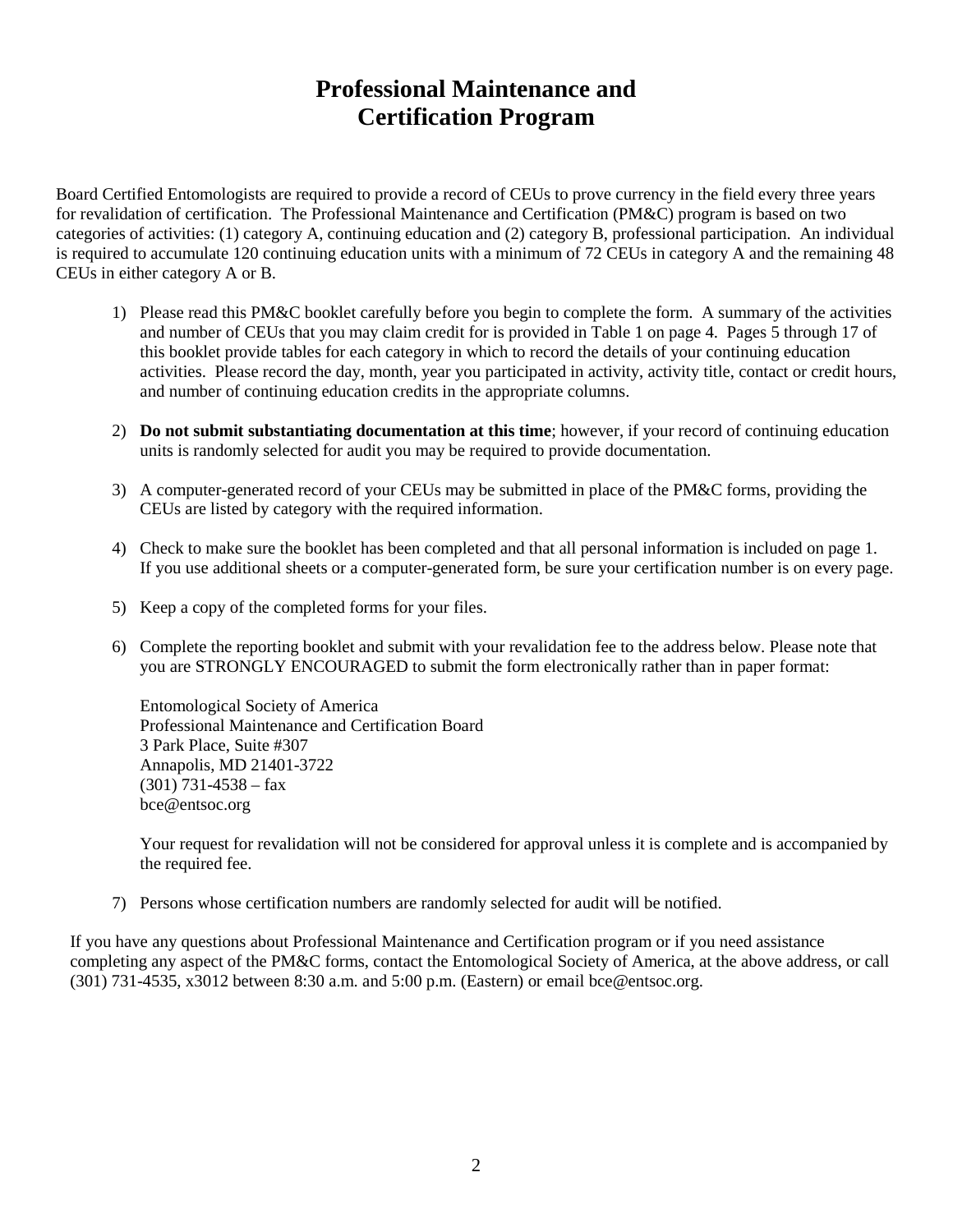## **Table 1. Summary of Continuing Education and Professional Participation**

| <b>Category A: Continuing Education</b> |             |                                              |                                                   |  |  |  |
|-----------------------------------------|-------------|----------------------------------------------|---------------------------------------------------|--|--|--|
|                                         | <b>CEUs</b> | Per activity                                 | <b>Maximum credit/years</b>                       |  |  |  |
| 1) College Level Courses Taken/quarter  | 10          | credit hr.                                   | 36                                                |  |  |  |
| /semester                               | 15          | credit hr.                                   | 36                                                |  |  |  |
| 2) Professional Conference              |             | contact hr.                                  | 36                                                |  |  |  |
| 3) Training                             |             | contact hr.                                  |                                                   |  |  |  |
|                                         |             | (max of 4/day)                               | 36                                                |  |  |  |
| 4) Credentialing & License Examinations | 4           | exam                                         | 16                                                |  |  |  |
| 5) Special Activities                   |             | CEU credit must be predetermined by petition |                                                   |  |  |  |
|                                         |             |                                              | to the Professional Maintenance and Certification |  |  |  |
|                                         |             | Committee                                    |                                                   |  |  |  |
| 6) Reading                              |             | item                                         | 16                                                |  |  |  |
| 7) Reviews & Editing                    |             |                                              |                                                   |  |  |  |
| a. Books                                | 8           | book                                         | 16                                                |  |  |  |
| b. Book Chapters/Sections               | 4           | chapters/sections                            | 16                                                |  |  |  |
| c. Refereed article                     | 2           | article                                      | 16                                                |  |  |  |
| d. Non-refereed article                 | 2           | article                                      | 16                                                |  |  |  |
| 8) Exceptional (Meritorious) Learning   |             |                                              |                                                   |  |  |  |
| Experiences/Sabbatical/Temp. Foreign    |             | month                                        | 12                                                |  |  |  |
| Assignment                              |             |                                              |                                                   |  |  |  |

#### **Category B: Professional Participation**

|                                       | <b>CEUs</b> | Per activity | <b>Maximum credit/years</b>                                                                       |
|---------------------------------------|-------------|--------------|---------------------------------------------------------------------------------------------------|
| 1) Consulting/Teaching                |             | month        | 12                                                                                                |
| 2) Business Meeting                   |             | meeting      | 4                                                                                                 |
| 3) Committee/Task Force               |             | each         | 12                                                                                                |
| 4) Offices Held                       | 6           | each         | 8                                                                                                 |
| 5) Presentations                      | 4           | each         | 16                                                                                                |
| 6) Publications Written               |             |              |                                                                                                   |
| a. Books                              | 16          | each         | 16                                                                                                |
| b. Book Chapters/Sections             | 6           | each         | 12                                                                                                |
| c. Refereed article                   | 2           | each         | 8                                                                                                 |
| d. Non-refereed article               | 2           | each         | 8                                                                                                 |
| 7) Honors & Awards                    | 2           | each         | 8                                                                                                 |
| 8) Special Activities                 |             |              | CEU credit must be predetermined by petition<br>to the Professional Maintenance and Certification |
|                                       |             | Committee    |                                                                                                   |
| 9) Community Services/Testimony Given | 4           | each         | 8                                                                                                 |

NOTE: The above is based on an average

of 40 CEUs/year with 120 CEUs required

over a three-year cycle.

A minimum of 72 CEUs in Category A are required over three-year reporting period. Activities believed to meet the PM&C requirements, but are not listed above or defined in the booklet should be listed under Category C, #8 "Special Activities."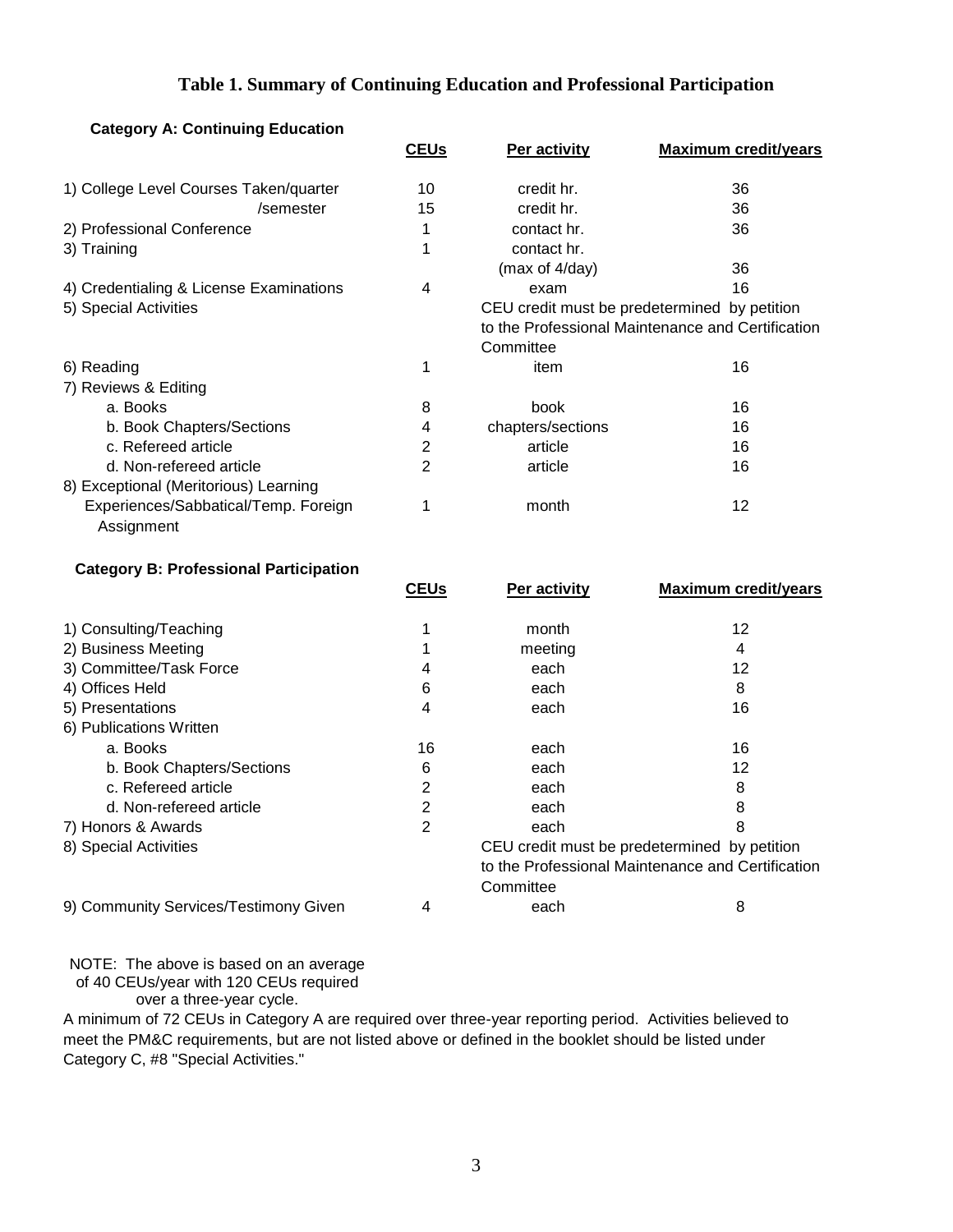## **Category A: Continuing Education**

#### **ACTIVITY #1: COLLEGE LEVEL COURSES**

CEUS are awarded per credit hour for participation in activity #1. A maximum of 36 CEUs can be claimed per year for this activity. College Courses are formal offerings by accredited institutions of higher learning for which academic credit usually is conferred. Such courses must be related to the professional enhancement of the participant and cannot be credited if taken toward fulfillment of an unrelated undergraduate degree. Participant must have official transcripts of successful completion of academic work or official documents of participation for audited courses for credit claimed in category A, activity #1.

| Mo/Day/Yr | Provider & City, State | <b>Course Title</b> | <b>Total</b><br><b>Credit</b><br>Hours | ${\bf C} {\bf E} {\bf U} {\bf s}$<br><b>Requested</b> | <b>CEUs</b><br>Approved |
|-----------|------------------------|---------------------|----------------------------------------|-------------------------------------------------------|-------------------------|
|           |                        |                     |                                        |                                                       |                         |
|           |                        |                     |                                        |                                                       |                         |
|           |                        |                     |                                        |                                                       |                         |
|           |                        |                     |                                        |                                                       |                         |
|           |                        |                     |                                        |                                                       |                         |
|           |                        |                     |                                        |                                                       |                         |
|           |                        |                     |                                        |                                                       |                         |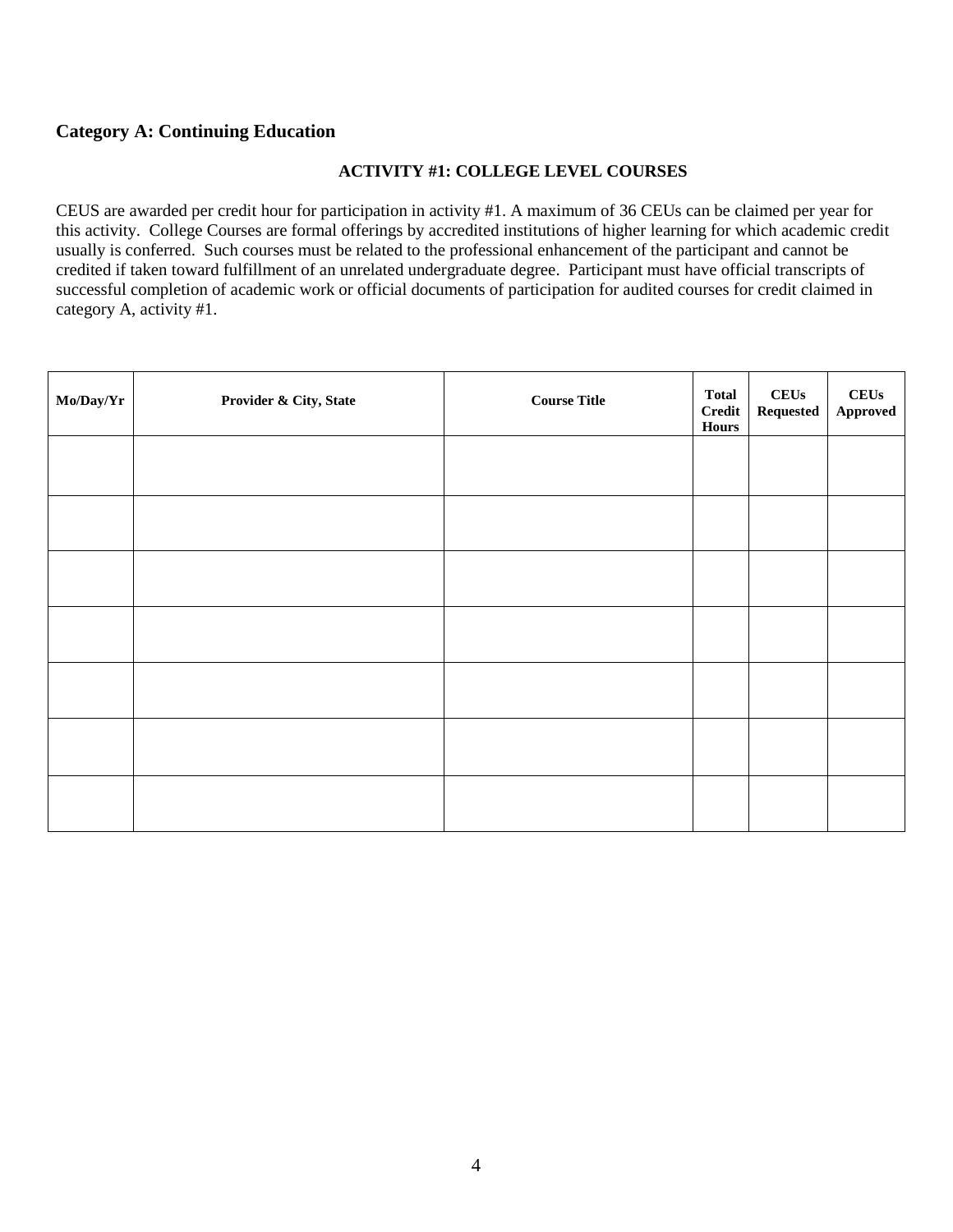## **Category A: Continuing Education**

#### **ACTIVITY #2: PROFESSIONAL CONFERENCES**

1 CEUs is awarded per contact hour for activity #2. A maximum of 6 hours/day, 36 hours/year can be claimed for Professional Conferences. These events are organized or sponsored by the Entomological Society of America or other organizations for the purpose of providing new information on a subject, new techniques, methodologies, or equipment that offer the participant an opportunity to upgrade his/her skills or knowledge in an area relevant to his her professional needs. These events typically consist of paper-reading sessions, and other similar activities.

| Mo/Day/Yr | Provider & City, State | <b>Activity Title</b> | <b>Total</b><br>$\label{eq:contact} \textbf{Contact}$<br><b>Hours</b> | ${\bf C} {\bf E} {\bf U} {\bf s}$<br>$\bf Requested$ | <b>CEUs</b><br>Approved |
|-----------|------------------------|-----------------------|-----------------------------------------------------------------------|------------------------------------------------------|-------------------------|
|           |                        |                       |                                                                       |                                                      |                         |
|           |                        |                       |                                                                       |                                                      |                         |
|           |                        |                       |                                                                       |                                                      |                         |
|           |                        |                       |                                                                       |                                                      |                         |
|           |                        |                       |                                                                       |                                                      |                         |
|           |                        |                       |                                                                       |                                                      |                         |
|           |                        |                       |                                                                       |                                                      |                         |
|           |                        |                       |                                                                       |                                                      |                         |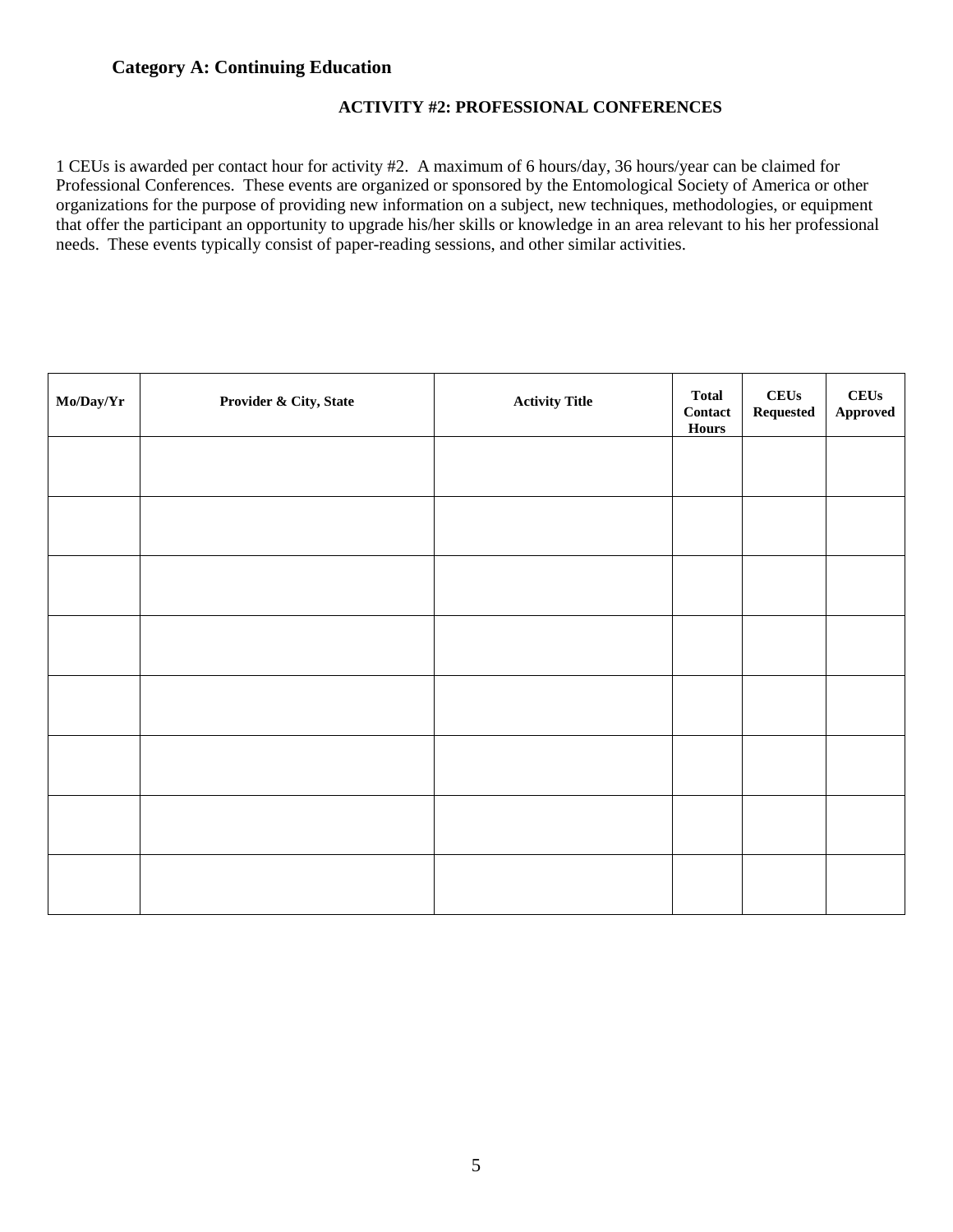## **Category A: Continuing Education**

#### **ACTIVITY #3: TRAINING**

1 CEUs is awarded per contact hour. A maximum of 4 hours/day, 36 hours/year can be claimed for training. These events typically are one or two-day in depth sessions dealing with one topic or subject, organized by universities, scientific and professional societies, organizations, or businesses. They consist of short courses, workshops, symposia, seminars, etc. The purpose of these programs is to provide information that is new in a subject matter area, new techniques, methodologies, or equipment that offer the practitioner an opportunity to upgrade his/her skills or knowledge in an relevant to his/her professional needs.

| Mo/Day/Yr | Provider & City, State | <b>Activity Title</b> | <b>Total</b><br>$Context$<br><b>Hours</b> | CEUs<br>${\bf Requested}$ | <b>CEUs</b><br>Approved |
|-----------|------------------------|-----------------------|-------------------------------------------|---------------------------|-------------------------|
|           |                        |                       |                                           |                           |                         |
|           |                        |                       |                                           |                           |                         |
|           |                        |                       |                                           |                           |                         |
|           |                        |                       |                                           |                           |                         |
|           |                        |                       |                                           |                           |                         |
|           |                        |                       |                                           |                           |                         |
|           |                        |                       |                                           |                           |                         |
|           |                        |                       |                                           |                           |                         |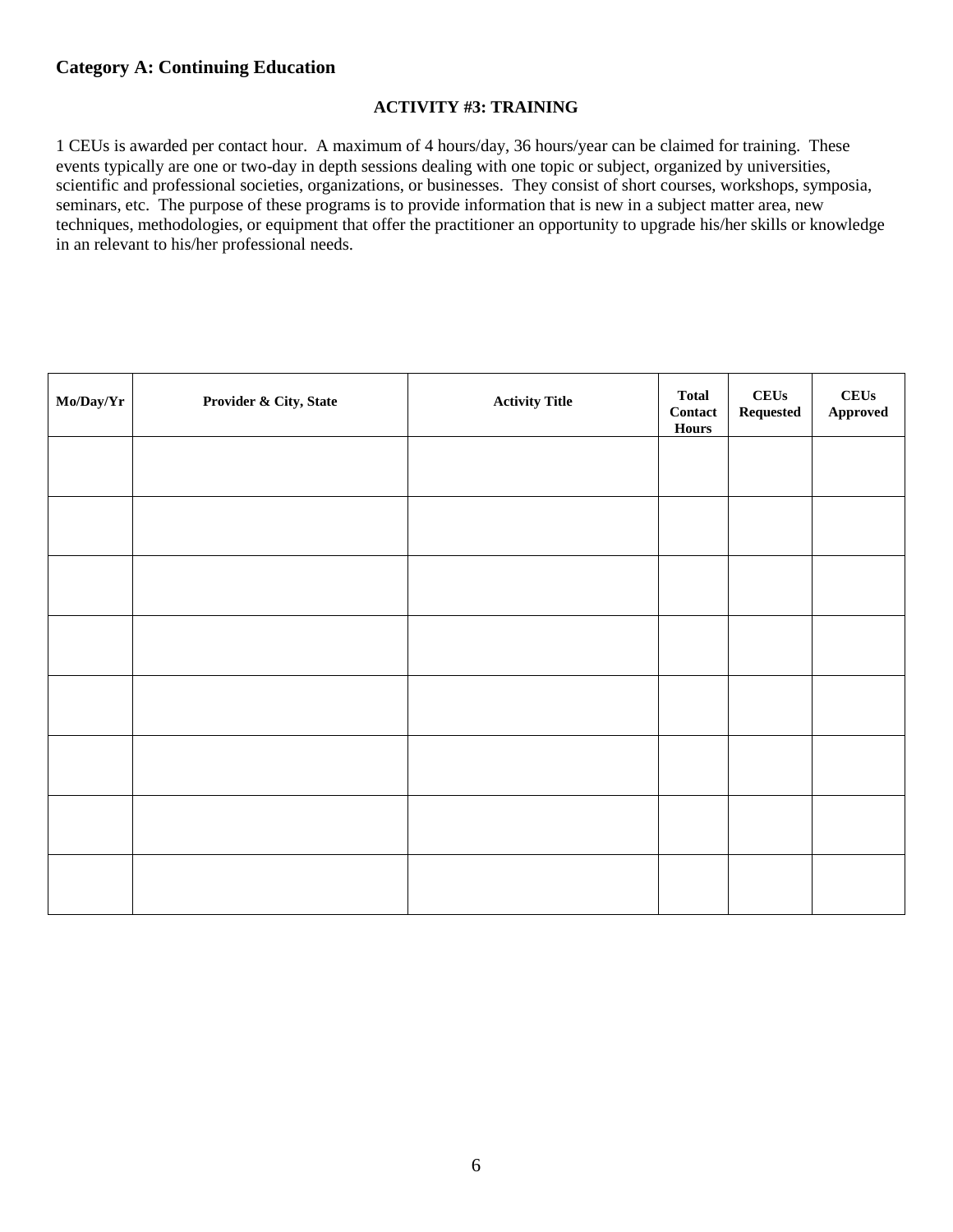#### **ACTIVITY #4: CREDENTIALING & LICENSING EXAMINATIONS**

4 credits per exam, maximum of 16 credits per year can be claimed. Entomologists may receive credit for study, preparation, and passing each specialty certification/recertification examination related to the work needs of the participant. Credit is granted only for the year in which the examination was passed.

| Mo/Day/Yr | Provider & City, State | <b>Activity Title</b> | <b>CEUs</b><br><b>Requested</b> | <b>CEUs</b><br>Approved |
|-----------|------------------------|-----------------------|---------------------------------|-------------------------|
|           |                        |                       |                                 |                         |
|           |                        |                       |                                 |                         |
|           |                        |                       |                                 |                         |
|           |                        |                       |                                 |                         |

#### **ACTIVITY #5: SPECIAL ACTIVITIES**

Special activities must be pre-approved for credit through petition to the Professional Maintenance and Certification Committee. This category has been established for those practitioners who believe they are involved in professional activities not covered by any of the defined categories. An appropriate narrative and documentation is required. These could be projects either self-initiated or employer-initiated. You may attach additional sheets as necessary.

| Mo/Day/Yr | Provider & City, State | <b>Activity Title</b> | <b>Total</b><br>Contact<br><b>Hours</b> | <b>CEUs</b><br>Requeste<br>d | <b>CEUs</b><br>Approved |
|-----------|------------------------|-----------------------|-----------------------------------------|------------------------------|-------------------------|
|           |                        |                       |                                         |                              |                         |
|           |                        |                       |                                         |                              |                         |
|           |                        |                       |                                         |                              |                         |
|           |                        |                       |                                         |                              |                         |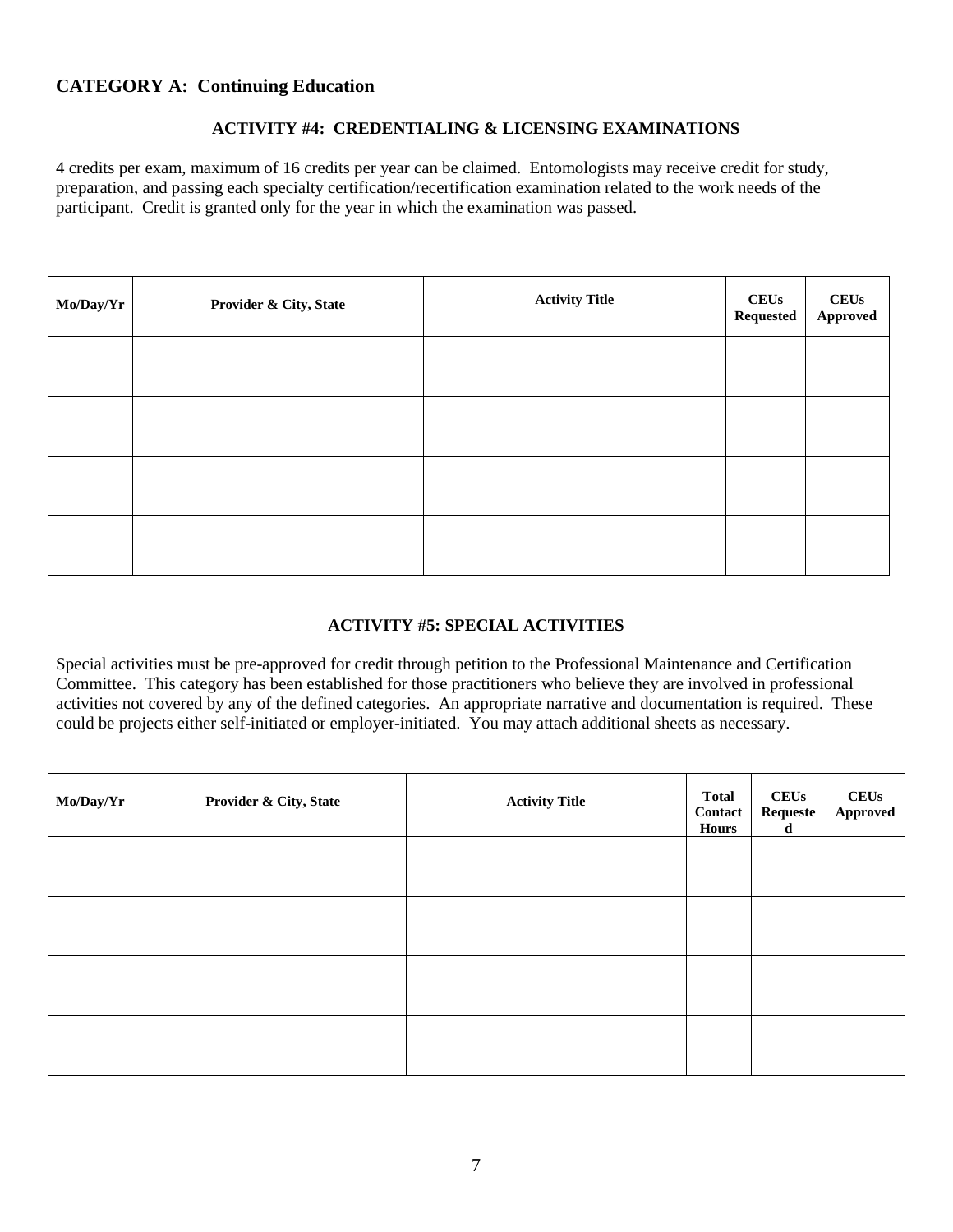#### **ACTIVITY #6: READING**

1 CEU per article or item is awarded for reading literature that enhances the entomological skills of the participant. A maximum of 16 credits per year can be claimed for activity #6. Please cite the complete reference of materials you read. Reading may include articles, papers, sections, and chapters of books pertaining to entomology or a related field.

| $\textbf{Mo} / \textbf{Day} / \textbf{Y} \textbf{r}$ | <b>Publication Title</b> | <b>Item Title</b> | <b>Total</b><br><b>Items</b> | CEUs<br>Requested | <b>CEUs</b><br>Approved |
|------------------------------------------------------|--------------------------|-------------------|------------------------------|-------------------|-------------------------|
|                                                      |                          |                   |                              |                   |                         |
|                                                      |                          |                   |                              |                   |                         |
|                                                      |                          |                   |                              |                   |                         |
|                                                      |                          |                   |                              |                   |                         |
|                                                      |                          |                   |                              |                   |                         |
|                                                      |                          |                   |                              |                   |                         |
|                                                      |                          |                   |                              |                   |                         |
|                                                      |                          |                   |                              |                   |                         |
|                                                      |                          |                   |                              |                   |                         |
|                                                      |                          |                   |                              |                   |                         |
|                                                      |                          |                   |                              |                   |                         |
|                                                      |                          |                   |                              |                   |                         |
|                                                      |                          |                   |                              |                   |                         |
|                                                      |                          |                   |                              |                   |                         |
|                                                      |                          |                   |                              |                   |                         |
|                                                      |                          |                   |                              |                   |                         |
|                                                      |                          |                   |                              |                   |                         |
|                                                      |                          |                   |                              |                   |                         |
|                                                      |                          |                   |                              |                   |                         |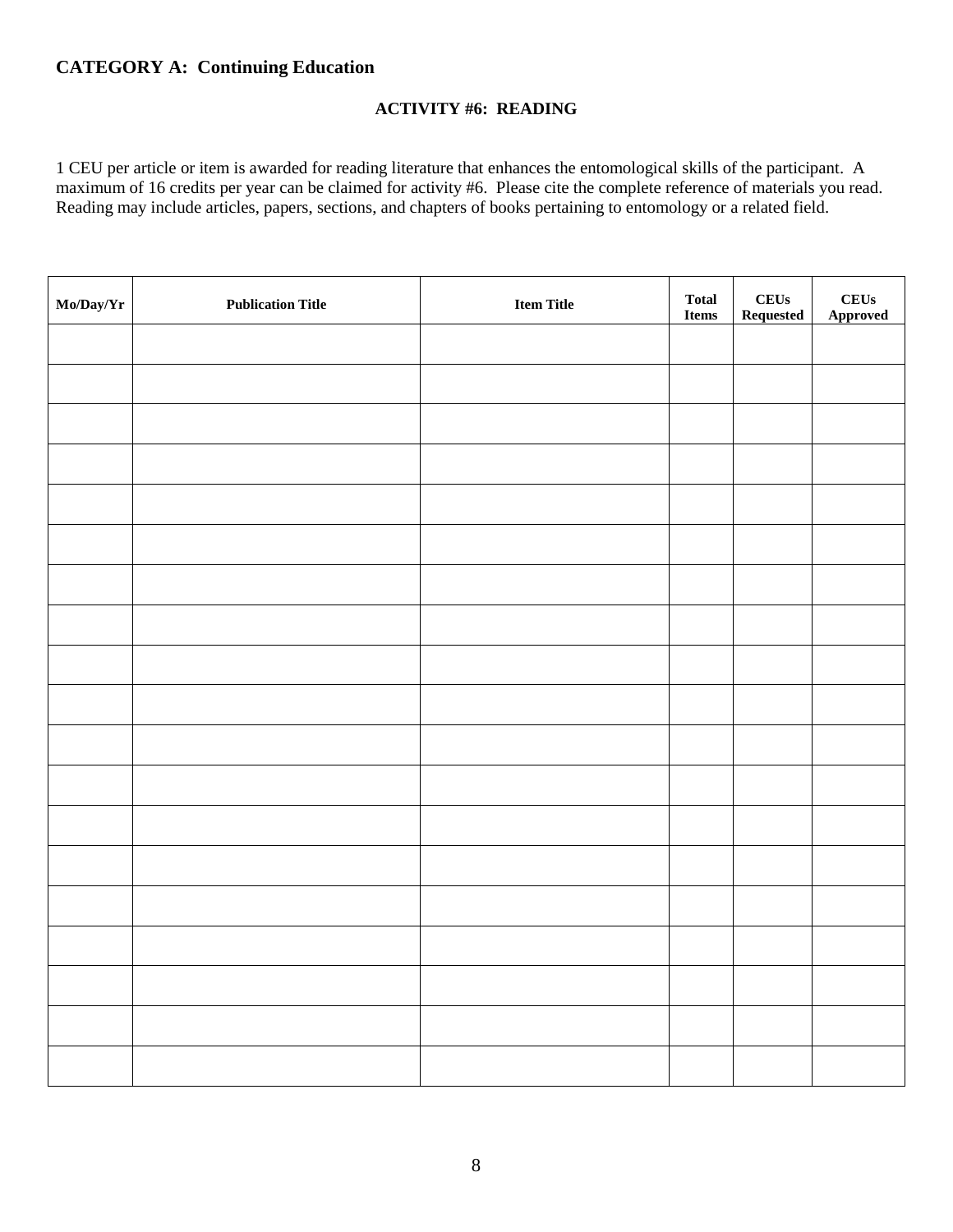#### **ACTIVITY #7: REVIEWING & EDITING PAPERS AND BOOKS**

8 CEUs may be claimed per book review; no more than 2 books per year can be claimed for credit. 4 CEUs may be claimed for reviewing 1 chapter or section; no more than 4 chapters or sections per year can be claimed for credit. 2 CEUs may be claimed for reviewing one refereed or non-refereed article; no more than 8 articles of each type per year can be claimed for credit. Activity #7 includes the review or critique of written entomological publications for which the participant benefits in the exchange of entomological information. Publications may include journals, trade magazines, books, or chapters. Attach additional pages if needed.

| Mo/Day/Yr | Provider | <b>Title</b> | <b>Total</b><br><b>Items</b> | ${\bf C} {\bf E} {\bf U} {\bf s}$<br>Requested | <b>CEUs</b><br>Approved |
|-----------|----------|--------------|------------------------------|------------------------------------------------|-------------------------|
|           |          |              |                              |                                                |                         |
|           |          |              |                              |                                                |                         |
|           |          |              |                              |                                                |                         |
|           |          |              |                              |                                                |                         |
|           |          |              |                              |                                                |                         |
|           |          |              |                              |                                                |                         |
|           |          |              |                              |                                                |                         |
|           |          |              |                              |                                                |                         |
|           |          |              |                              |                                                |                         |
|           |          |              |                              |                                                |                         |
|           |          |              |                              |                                                |                         |
|           |          |              |                              |                                                |                         |
|           |          |              |                              |                                                |                         |
|           |          |              |                              |                                                |                         |
|           |          |              |                              |                                                |                         |
|           |          |              |                              |                                                |                         |
|           |          |              |                              |                                                |                         |
|           |          |              |                              |                                                |                         |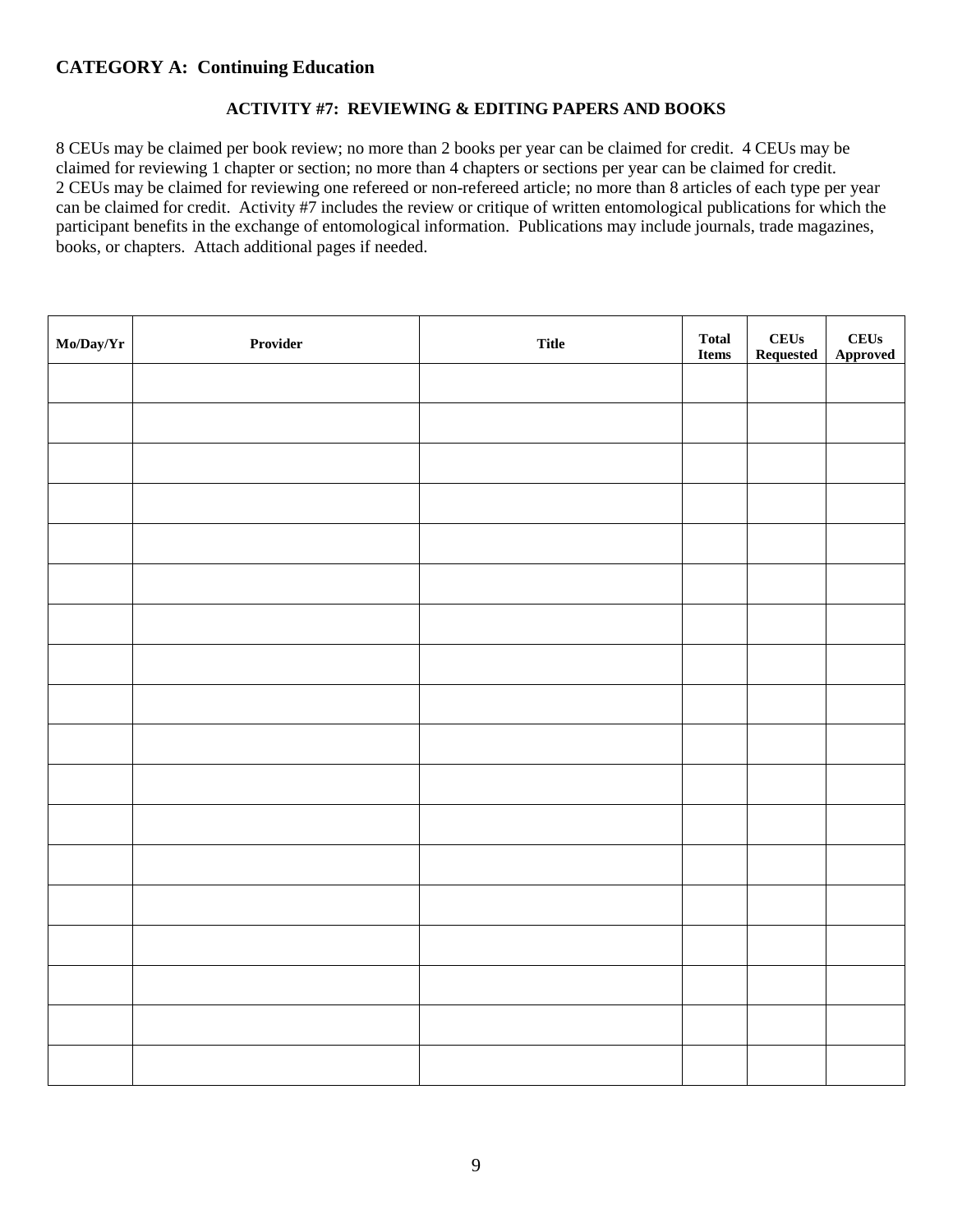#### **ACTIVITY #8: EXCEPTIONAL (MERITORIOUS) LEARNING EXPERIENCES/SABBATICAL/ TEMPORARY FOREIGN ASSIGNMENT**

1 CEU can be claimed per month (minimum of 2 contact weeks), but no more that 12 credits per year can be claimed for activity #8. Entomologists may report exceptional or unusual educational activities that they believe merit credit, including special projects, discoveries in the field of entomology, research or applied breakthroughs in understanding or coping with entomological problems, job-related visits to exemplary programs in a foreign land, participating in foreign seminars, and programs by universities or organizations, Such activities must de documented and will be considered on an individual basis by the Professional Maintenance and Certification Committee. Descriptions of the activity (including educational objective, faculty, program content, education method and evaluation procedure, proof of participation or certificate) are required. Following the activity, a group of participants requesting credit for the same experience may collectively submit appropriate documentation for review and committee action.

| Mo/Day/Yr | Provider & City, State | <b>Activity Title</b> | <b>Total</b><br>Activities | <b>CEUs</b><br>Requested | CEUs<br>${\Large {\bf\large Appendix}}$ |
|-----------|------------------------|-----------------------|----------------------------|--------------------------|-----------------------------------------|
|           |                        |                       |                            |                          |                                         |
|           |                        |                       |                            |                          |                                         |
|           |                        |                       |                            |                          |                                         |
|           |                        |                       |                            |                          |                                         |
|           |                        |                       |                            |                          |                                         |
|           |                        |                       |                            |                          |                                         |
|           |                        |                       |                            |                          |                                         |
|           |                        |                       |                            |                          |                                         |
|           |                        |                       |                            |                          |                                         |
|           |                        |                       |                            |                          |                                         |
|           |                        |                       |                            |                          |                                         |
|           |                        |                       |                            |                          |                                         |
|           |                        |                       |                            |                          |                                         |
|           |                        |                       |                            |                          |                                         |
|           |                        |                       |                            |                          |                                         |

**Total CEUs Category A \_\_\_\_\_\_\_\_\_\_**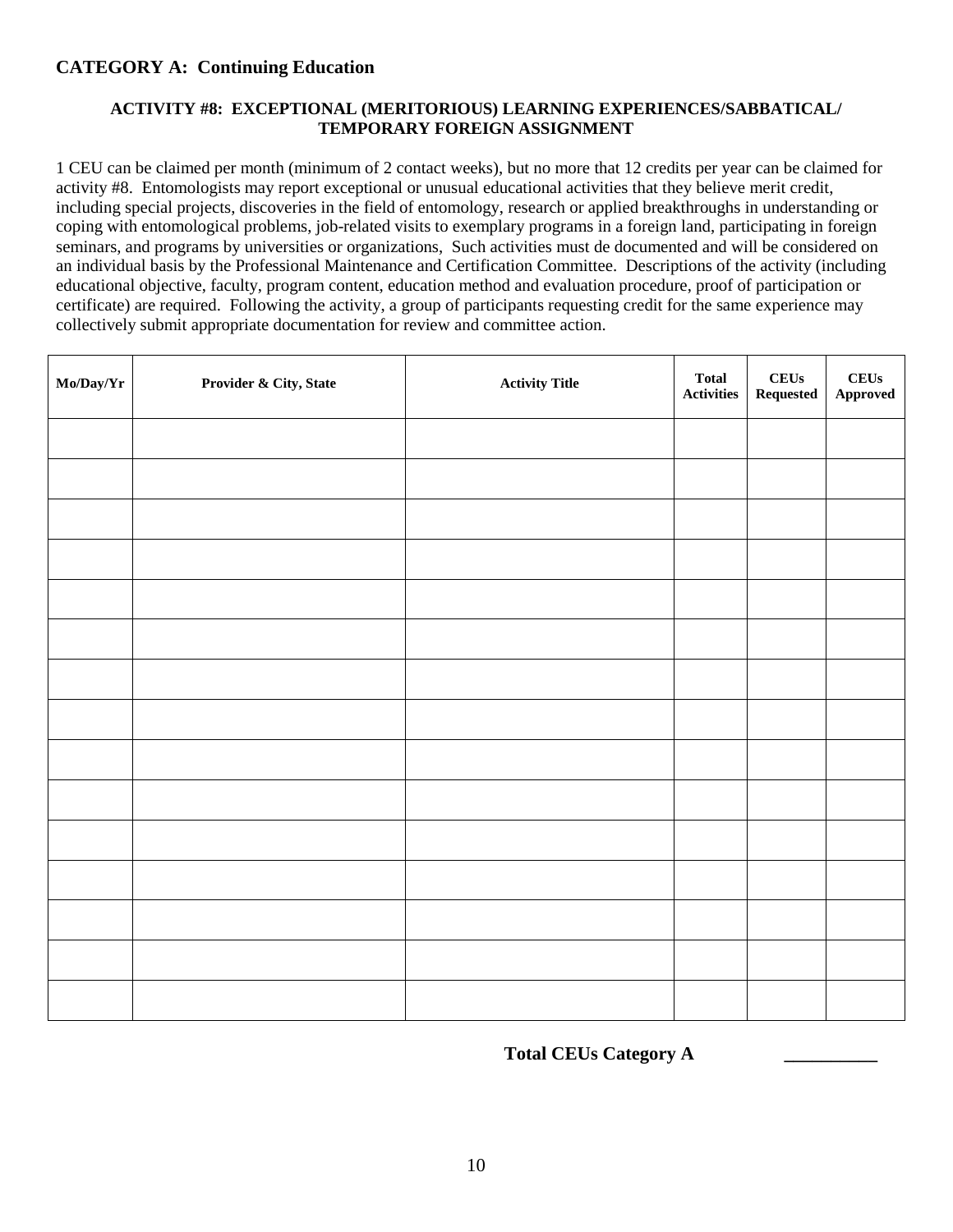# **CATEGORY B: PROFESSIONAL PARTICIPATION**

## **ACTIVITY #1: CONSULTING/TEACHING**

1 credit per activity per month, maximum 12 CEU's may be claimed annually for consulting and/or teaching Entomology or Entomology related courses.

| ${\bf Mo/Day/Yr}$ | <b>Provided To</b> | <b>Activity Title</b> | <b>Total</b><br>Activity<br>Hours | ${\bf C} {\bf E} {\bf U} {\bf s}$<br>$\bf Requested$ | CEUs<br>${\Large {\bf Approach}}$ |
|-------------------|--------------------|-----------------------|-----------------------------------|------------------------------------------------------|-----------------------------------|
|                   |                    |                       |                                   |                                                      |                                   |
|                   |                    |                       |                                   |                                                      |                                   |
|                   |                    |                       |                                   |                                                      |                                   |
|                   |                    |                       |                                   |                                                      |                                   |
|                   |                    |                       |                                   |                                                      |                                   |
|                   |                    |                       |                                   |                                                      |                                   |
|                   |                    |                       |                                   |                                                      |                                   |
|                   |                    |                       |                                   |                                                      |                                   |
|                   |                    |                       |                                   |                                                      |                                   |
|                   |                    |                       |                                   |                                                      |                                   |
|                   |                    |                       |                                   |                                                      |                                   |
|                   |                    |                       |                                   |                                                      |                                   |
|                   |                    |                       |                                   |                                                      |                                   |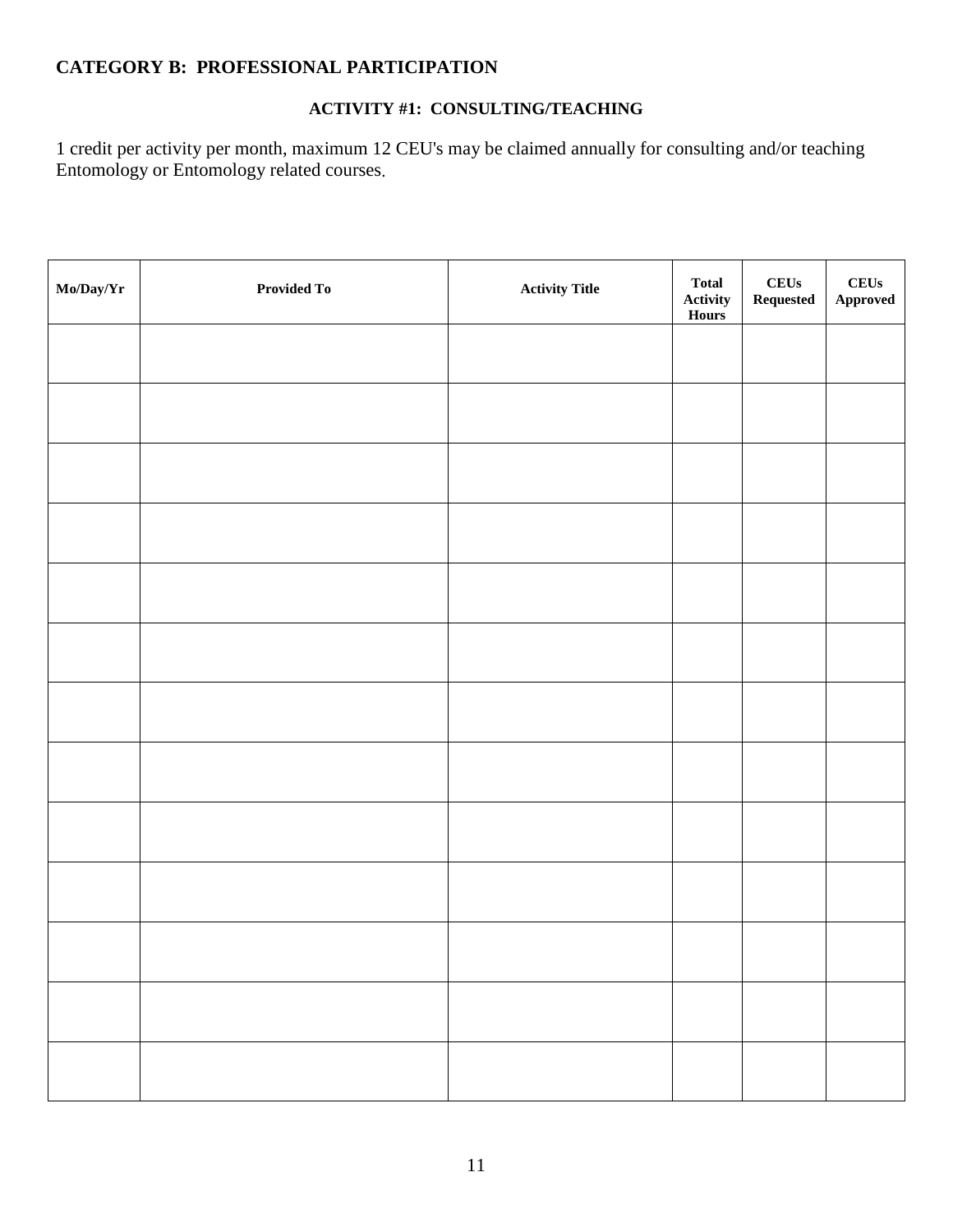## **ACTIVITY #2: BUSINESS MEETING**

1 credit can be claimed for each scheduled business meeting related to the entomological profession. Maximum of 4 CEUs (or business meetings) can be claimed per year for activity #2.

| Mo/Day/Yr | Provider & City, State | <b>Activity Title</b> | <b>CEUs</b><br><b>Requested</b> | <b>CEUs</b><br>Approved |
|-----------|------------------------|-----------------------|---------------------------------|-------------------------|
|           |                        |                       |                                 |                         |
|           |                        |                       |                                 |                         |
|           |                        |                       |                                 |                         |
|           |                        |                       |                                 |                         |
|           |                        |                       |                                 |                         |
|           |                        |                       |                                 |                         |

## **ACTIVITY #3: COMMITTEE/TASK FORCE**

4 CEUs can be claimed for participation on committee or task force. Maximum of 12 CEUs (or 3 committee/task forces) can be claimed. Activity #3 includes membership on a committee, task force or advisory board related to entomology.

| Mo/Day/Yr | Provider & City, State | <b>Activity Title</b> | <b>CEUs</b><br><b>Requested</b> | <b>CEUs</b><br>Approved |
|-----------|------------------------|-----------------------|---------------------------------|-------------------------|
|           |                        |                       |                                 |                         |
|           |                        |                       |                                 |                         |
|           |                        |                       |                                 |                         |
|           |                        |                       |                                 |                         |
|           |                        |                       |                                 |                         |
|           |                        |                       |                                 |                         |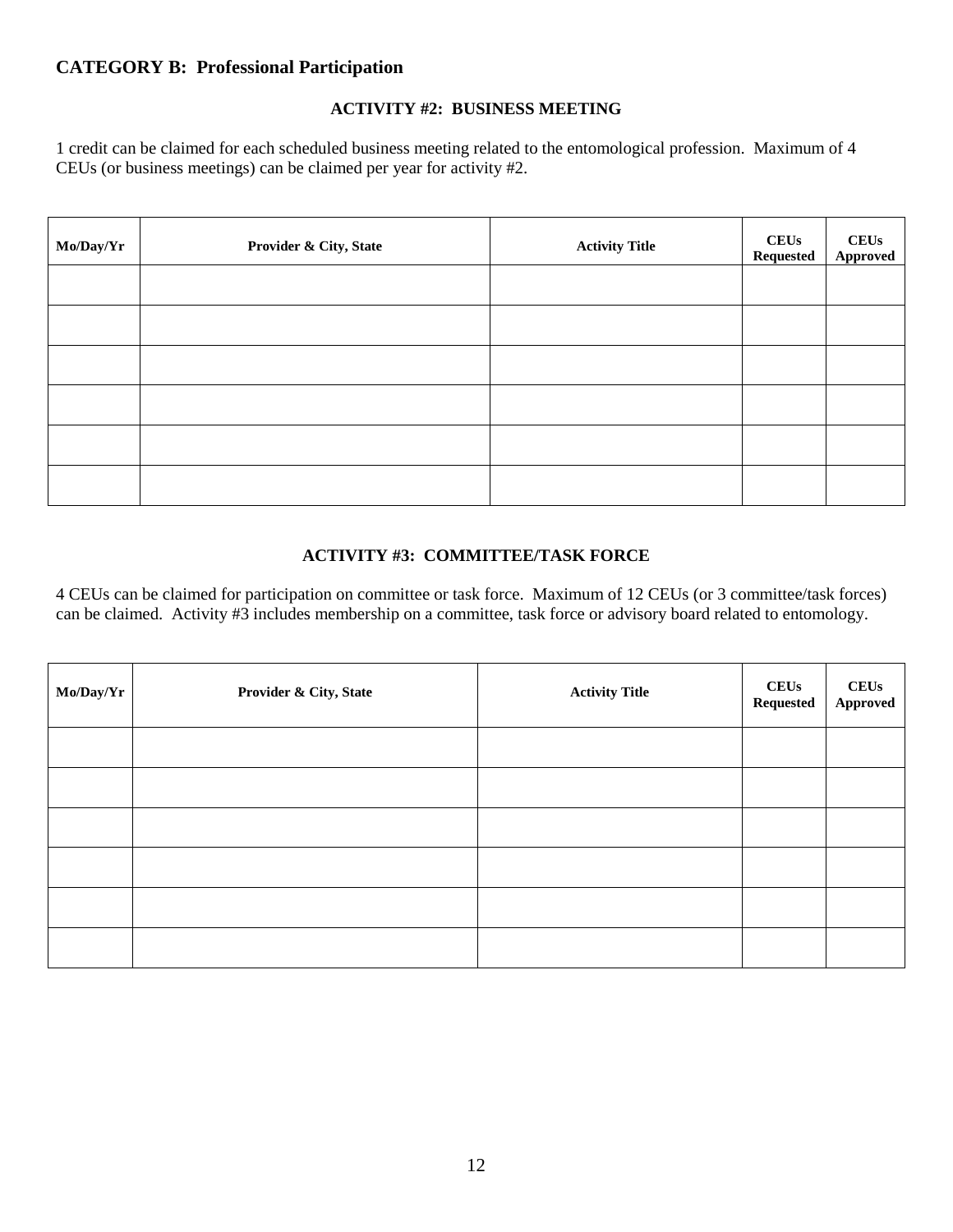## **ACTIVITY #4: OFFICES HELD**

6 CEUs, maximum 8 credits/year can be claimed per elected or appointed office in an entomologically related organization. The office held may be local, state, national, or international in nature.

| Mo/Day/Yr | Provider & City, State | <b>Title</b> | <b>CEUs</b><br>Requested | <b>CEUs</b><br>Approved |
|-----------|------------------------|--------------|--------------------------|-------------------------|
|           |                        |              |                          |                         |
|           |                        |              |                          |                         |
|           |                        |              |                          |                         |
|           |                        |              |                          |                         |
|           |                        |              |                          |                         |
|           |                        |              |                          |                         |

## **ACTIVITY #5: PRESENTATIONS**

4 CEUs are awarded per presentation with a maximum of 16 credits/year. Presentations include delivery of information related to entomology.

| Mo/Day/Yr | <b>Provided To</b> | <b>Activity Title</b> | <b>CEUs</b><br>Requested | <b>CEUs</b><br>Approved |
|-----------|--------------------|-----------------------|--------------------------|-------------------------|
|           |                    |                       |                          |                         |
|           |                    |                       |                          |                         |
|           |                    |                       |                          |                         |
|           |                    |                       |                          |                         |
|           |                    |                       |                          |                         |
|           |                    |                       |                          |                         |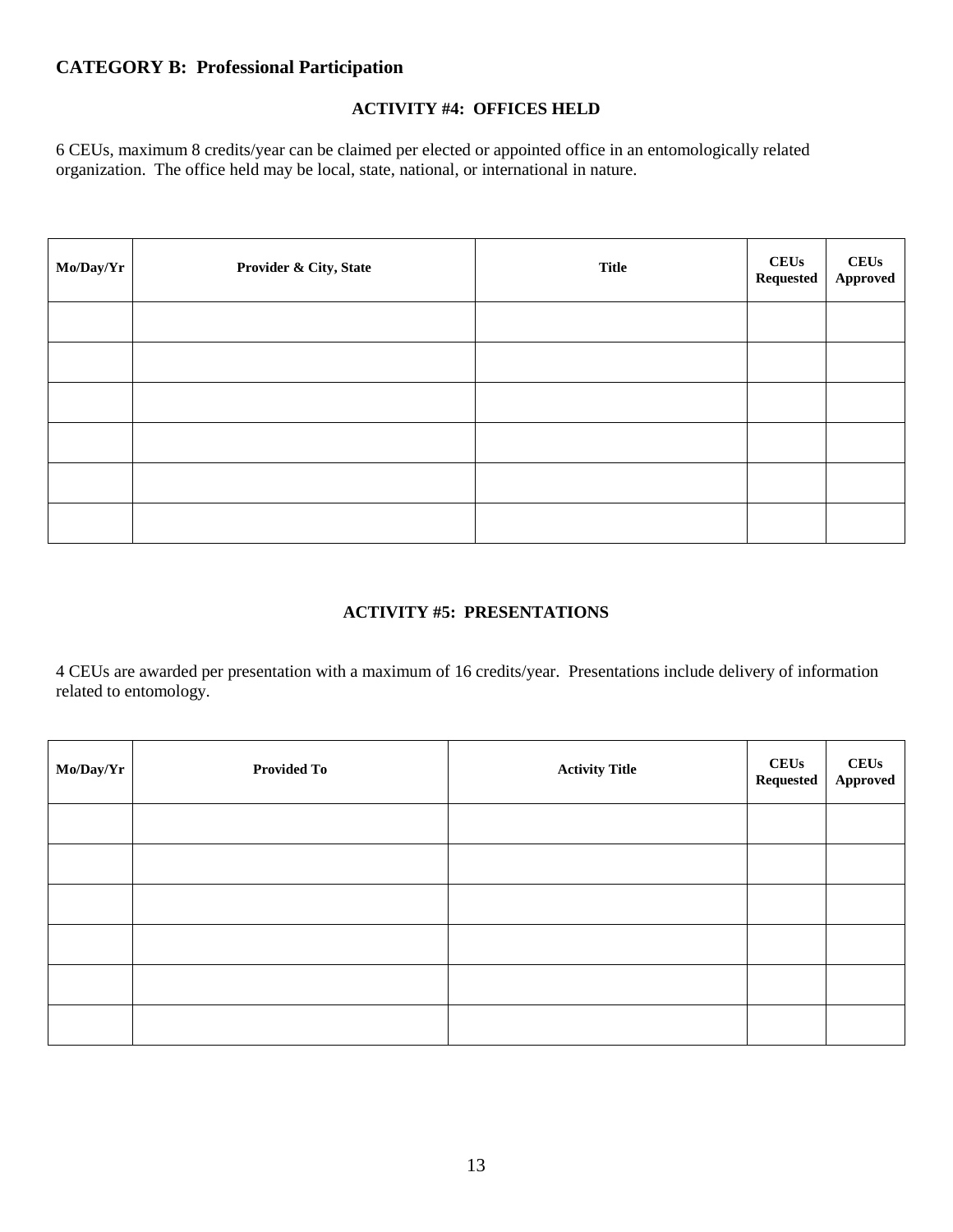### **ACTIVITY #6: WRITTEN PUBLICATIONS**

16 credits for writing one book can be claimed in the year in which the book was completed. 6 credits per chapter of a book written can be claimed, but no more than 2 chapters may be claimed per year. 2 credits each can be claimed for writing refereed or non-refereed articles. 8 credits per year can be claimed for each type of article. Credit can be claimed for writing manuscripts that have been accepted for publication on entomological activities.

| Mo/Day/Yr | ${\bf Publication}$ | <b>Article or Book Title</b> | CEUs<br>${\bf Requested}$ | ${\bf C} {\bf E} {\bf U} {\bf s}$<br>Approved |
|-----------|---------------------|------------------------------|---------------------------|-----------------------------------------------|
|           |                     |                              |                           |                                               |
|           |                     |                              |                           |                                               |
|           |                     |                              |                           |                                               |
|           |                     |                              |                           |                                               |
|           |                     |                              |                           |                                               |
|           |                     |                              |                           |                                               |
|           |                     |                              |                           |                                               |
|           |                     |                              |                           |                                               |
|           |                     |                              |                           |                                               |
|           |                     |                              |                           |                                               |
|           |                     |                              |                           |                                               |
|           |                     |                              |                           |                                               |
|           |                     |                              |                           |                                               |
|           |                     |                              |                           |                                               |
|           |                     |                              |                           |                                               |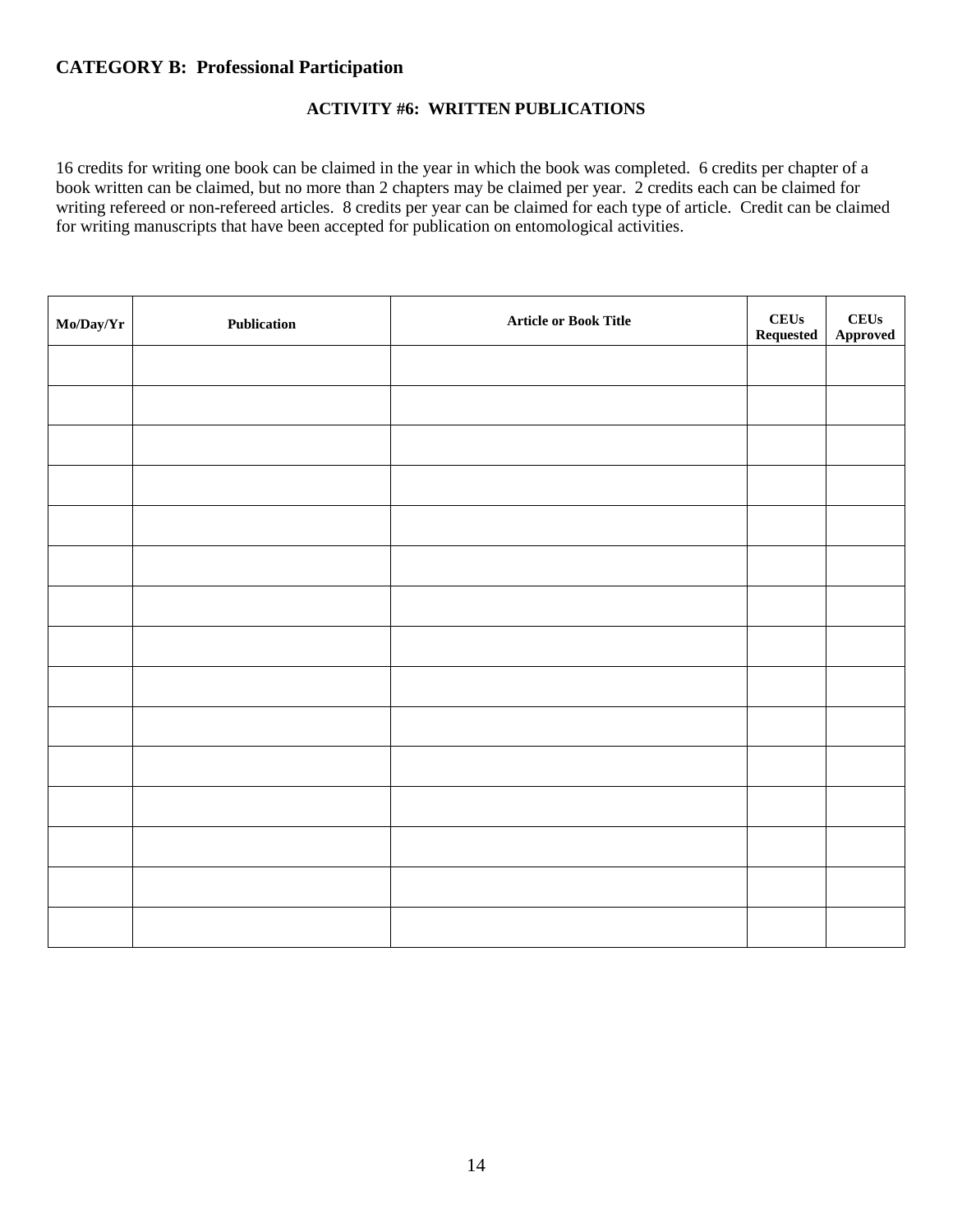## **ACTIVITY #7: HONORS & AWARDS**

2 credits can be claimed per honor or award received. No more than 8 credits (or 4 honors or awards) can be claimed per year. Credit can be awarded for receiving honors or awards in the entomological profession where the entomologist is recognized for outstanding contribution.

| Mo/Day/Yr | <b>Organization Granting Award/Honor</b> | <b>Title</b> | <b>CEUs</b><br><b>Requested</b> | <b>CEUs</b><br>Approved |
|-----------|------------------------------------------|--------------|---------------------------------|-------------------------|
|           |                                          |              |                                 |                         |
|           |                                          |              |                                 |                         |
|           |                                          |              |                                 |                         |
|           |                                          |              |                                 |                         |
|           |                                          |              |                                 |                         |

## **ACTIVITY #8: SPECIAL ACTIVITIES**

The activity must be pre-approved for credit through petition to the Professional Maintenance and Certification Committee. This category has been established for those practitioners who believe they are involved in professional activities not covered by any of the foregoing categories. An appropriate narrative or documentation is required. These can include projects either self-initiated or employer-initiated.

| Mo/Day/Yr | <b>Provided To</b> | <b>Activity Title</b> | <b>Total</b><br>Activity<br><b>Hours</b> | <b>CEUs</b><br><b>Requested</b> | CEUs  <br>Approved |
|-----------|--------------------|-----------------------|------------------------------------------|---------------------------------|--------------------|
|           |                    |                       |                                          |                                 |                    |
|           |                    |                       |                                          |                                 |                    |
|           |                    |                       |                                          |                                 |                    |
|           |                    |                       |                                          |                                 |                    |
|           |                    |                       |                                          |                                 |                    |